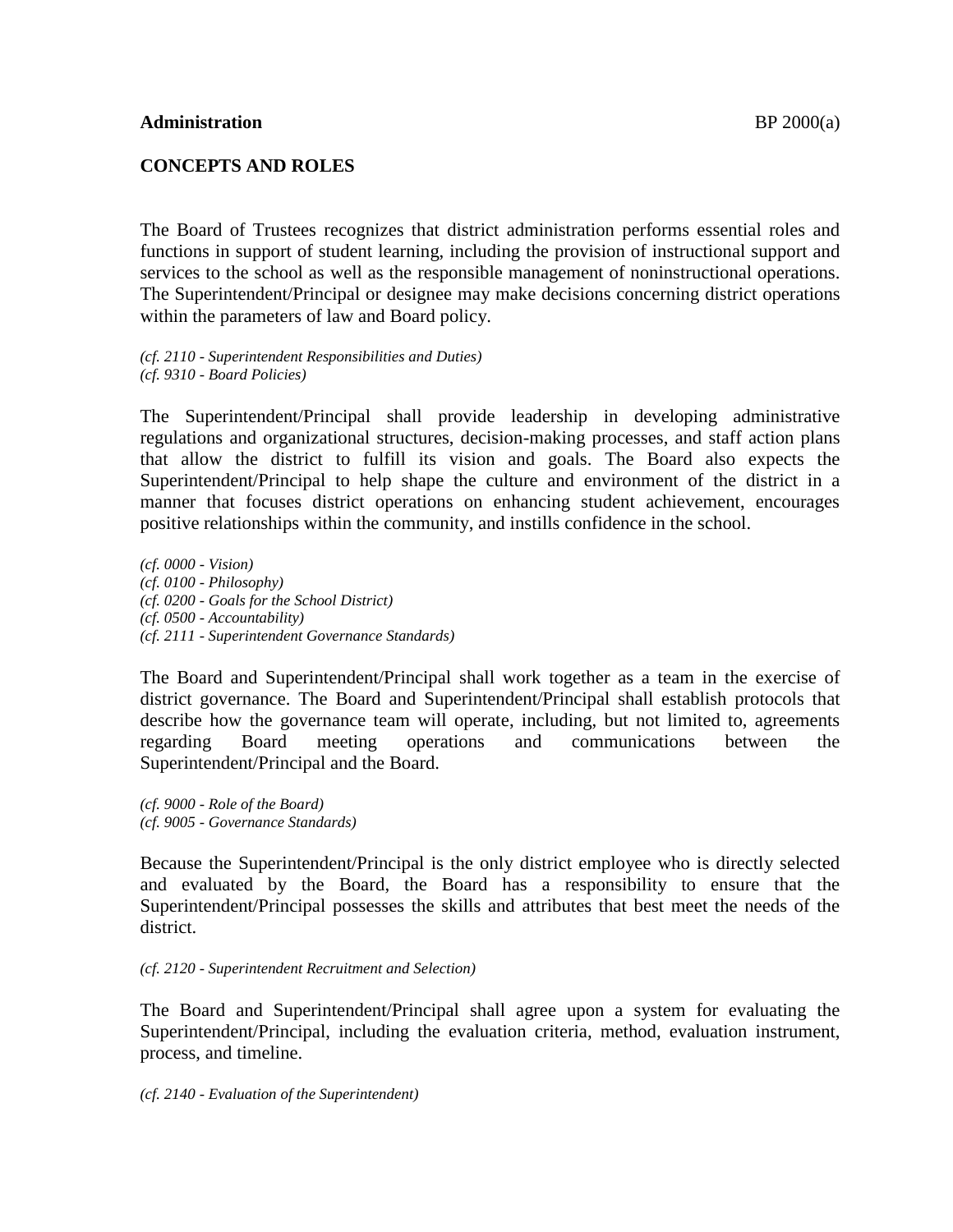### **CONCEPTS AND ROLES** (continued)

The Superintendent/Principal may delegate to other district staff any duties imposed upon him/her by the Board. This delegation shall not relieve the Superintendent/Principal of responsibility for actions taken by his/her designees.

*(cf. 1220 - Citizen Advisory Committees)*

*(cf. 2210 - Administrative Discretion Regarding Board Policy)*

*(cf. 2230 - Representative and Deliberative Groups)*

*(cf. 4300 - Administrative and Supervisory Personnel)*

*(cf. 4301 - Administrative Staff Organization)*

*Legal Reference:*

*EDUCATION CODE*

*35020 Duties of employees fixed by governing board*

*35026 Employment of district superintendent by certain district*

*35028 Qualifications for employment*

*35029 Waiver of credential requirements*

*35031 Term of employment*

*35033 District superintendent for certain districts*

*35034 District superintendent of certain districts*

*35035 Powers and duties of superintendent*

*35160 Authority of governing boards*

*35160.1 Broad authority of school districts*

*35161 Powers and duties generally*

*Management Resources:*

*CSBA PUBLICATIONS Maximizing School Board Governance: Superintendent Selection and Employment, 2006 Maximizing School Board Governance: Superintendent Evaluation, 2005 Superintendent Governance Standards, 2001 CSBA Professional Governance Standards, 2000 WEB SITES CSBA: http://www.csba.org American Association of School Administrators: http://www.aasa.org Association of California School Administrators: http://www.acsa.org*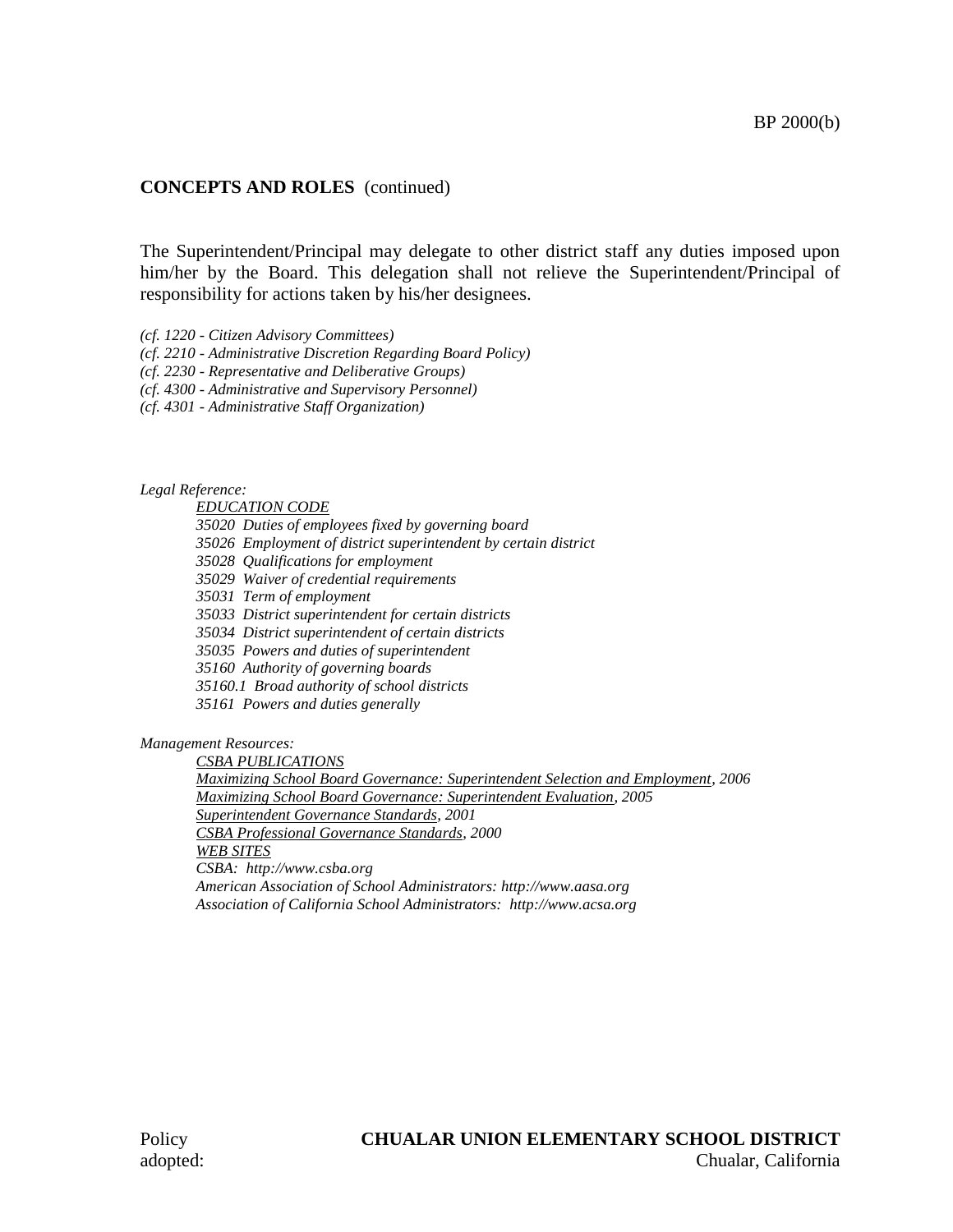#### **SUPERINTENDENT RESPONSIBILITIES AND DUTIES**

The Board of Trustees desires to establish a productive working relationship with the Superintendent/Principal and to ensure that the work of the Superintendent/Principal is focused on student learning and achievement and the attainment of the district's vision and goals. The Board also desires to provide a fair basis for holding the Superintendent/Principal accountable. The responsibilities of the Superintendent/Principal are detailed in law, in the Superintendent's contract, and throughout Board policies and administrative regulations.

*(cf. 0000 - Vision) (cf. 2000 - Concepts and Roles) (cf. 2111 - Superintendent Governance Standards) (cf. 2121 - Superintendent's Contract)*

The Board shall clarify expectations and goals for the Superintendent/Principal at the beginning of every evaluation year.

*(cf. 2140 - Evaluation of the Superintendent)*

As the chief executive officer of the district, the Superintendent/Principal shall implement all Board decisions and manage the instructional and noninstructional operations of the school. The Superintendent/Principal also serves as a member of the district's governance team and has responsibilities to support Board operations and decision making.

*(cf. 2210 - Administrative Discretion Regarding Board Policy) (cf. 9000 - Role of the Board) (cf. 9122 - Secretary)*

The Superintendent/Principal may delegate any of his/her responsibilities and duties to other district staff, but he/she remains accountable to the Board for all areas of operation under the Superintendent's authority.

*(cf. 4301 - Administrative Staff Organization)*

*Legal Reference: (see next page)*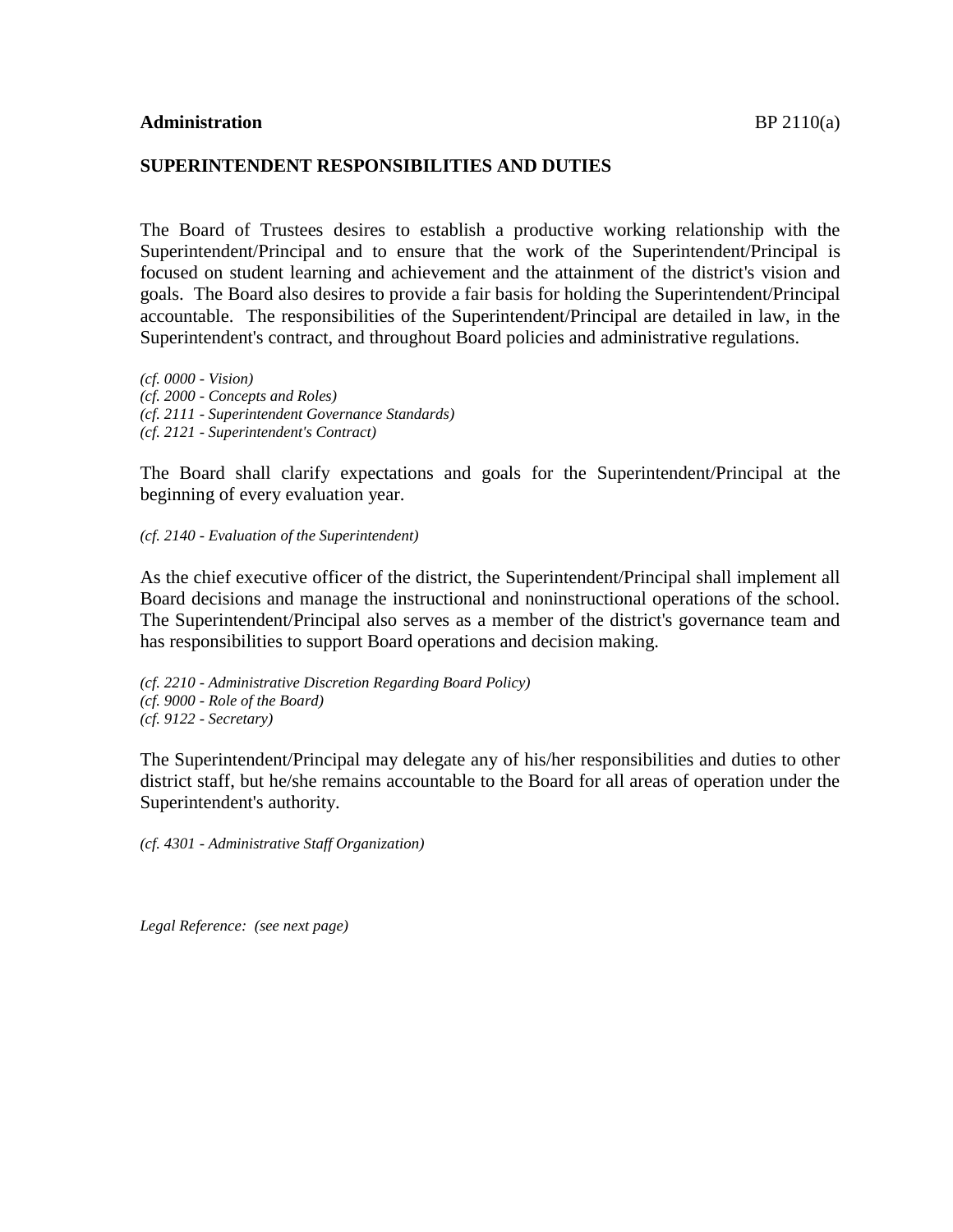### BP 2110(b)

# **SUPERINTENDENT RESPONSIBILITIES AND DUTIES** (continued)

*Legal Reference:*

*EDUCATION CODE 17604 Delegation of powers to agents 17605 Delegation of authority to purchase supplies, equipment and services 35020-35046 Powers and duties of superintendent 48900 Authority of superintendent to recommend suspension or expulsion*

*Management Resources:*

*CSBA PUBLICATIONS Maximizing School Board Governance Superintendent Governance Standards, 2001 WEB SITES CSBA: http://www.csba.org American Association of School Administrators: http://www.aasa.org Association of California School Administrators: http://www.acsa.org*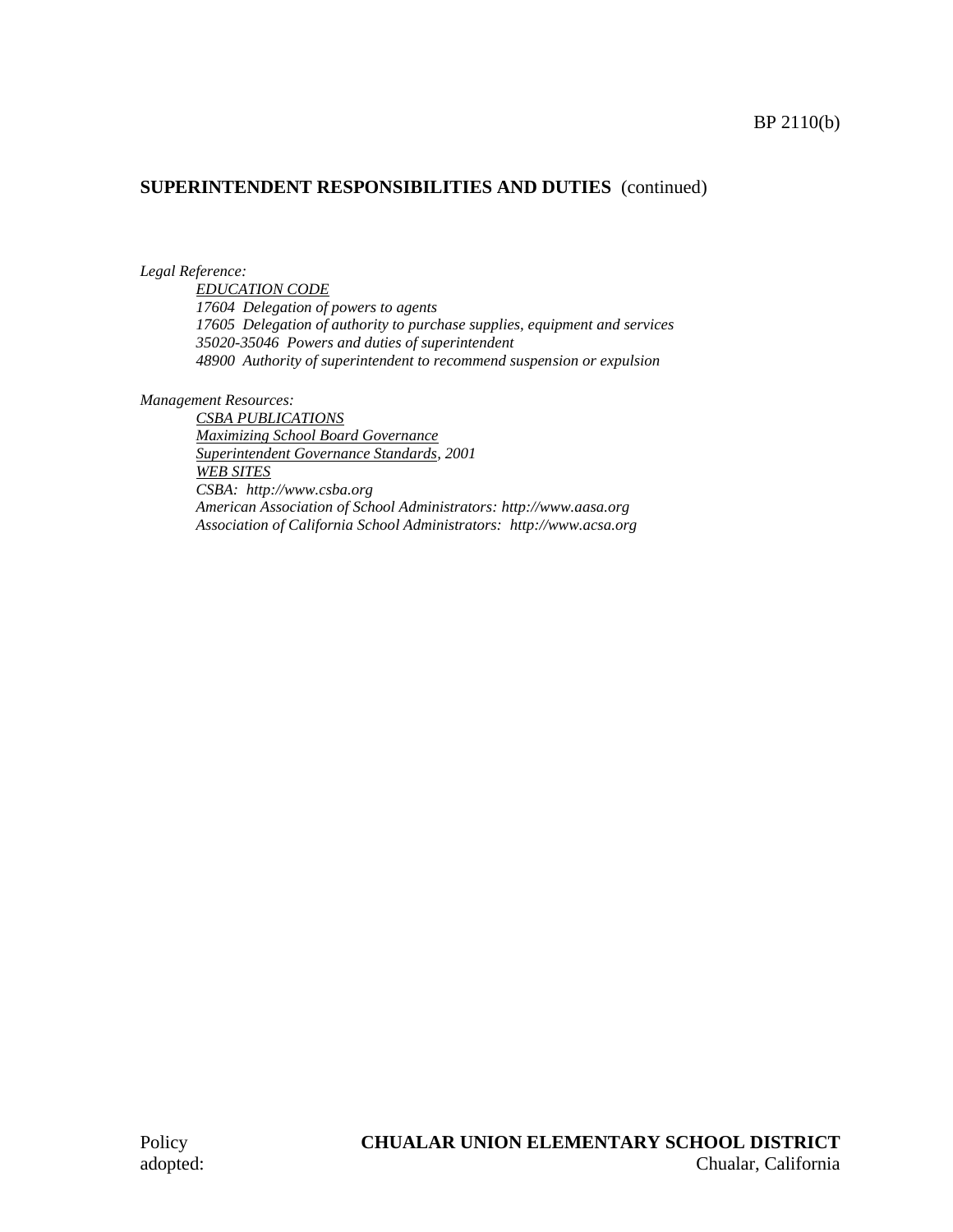#### **SUPERINTENDENT GOVERNANCE STANDARDS**

The Board of Trustees recognizes that effective district governance requires strong collaboration and teamwork with the Superintendent/Principal. Because the Board and Superintendent/Principal each have their unique roles and responsibilities, both contribute to the responsible governance of the district and the quality of education provided to the community's students.

*(cf. 2000 - Concepts and Roles) (cf. 2110 - Superintendent Responsibilities and Duties) (cf. 9000 - Role of the Board) (cf. 9005 - Governance Standards)*

The Superintendent/Principal is expected to hold himself/herself to the highest standards of ethical conduct and professionalism.

To support the Board in the governance of the district, the Superintendent:

- 1. Promotes the success of all students and supports the efforts of the Board to keep the district focused on learning and achievement
- 2. Values, advocates and supports public education and all stakeholders
- 3. Recognizes and respects the differences of perspective and style on the Board and among staff, students, parents/guardians and the community and ensures that the diverse range of views inform Board decisions
- 4. Acts with dignity, treats everyone with civility and respect, and understands the implications of demeanor and behavior
- 5. Serves as a model for the value of lifelong learning and supports the Board's continuous professional development

*(cf. 9240 - Board Development)*

6. Works with the Board as a "governance team" and assures collective responsibility for building a unity of purpose, communicating a common vision and creating a positive organizational culture

*(cf. 0000 - Vision)*

- 7. Recognizes that the Board/Superintendent/Principal governance relationship is supported by the management team in the district
- 8. Understands the distinctions between Board and staff roles, and respects the role of the Board as the representative of the community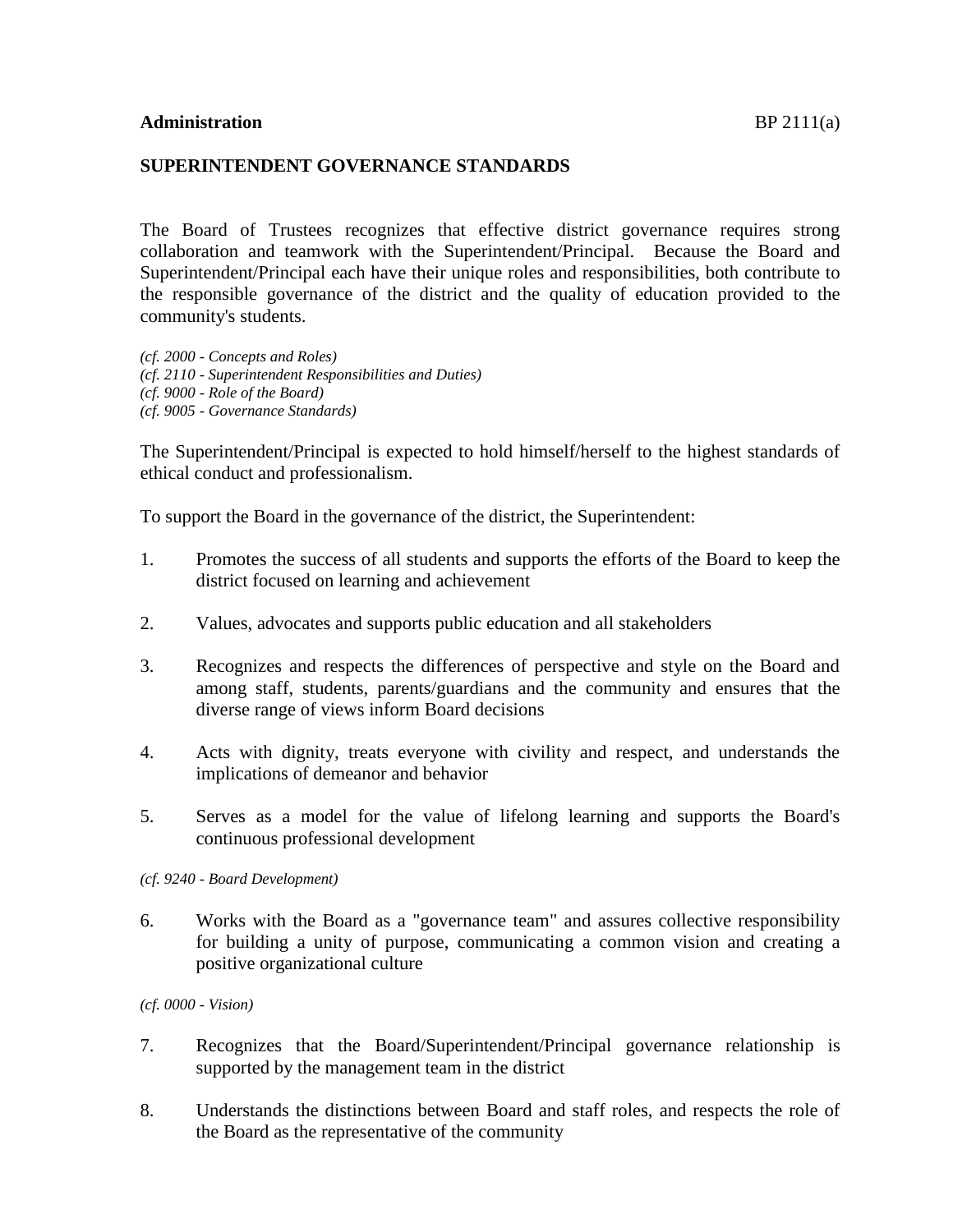### **SUPERINTENDENT GOVERNANCE STANDARDS** (continued)

- 9. Understands that authority rests with the Board as a whole; provides guidance to the Board to assist in decision-making; and provides leadership based on the direction of the Board as a whole
- 10. Communicates openly with trust and integrity, including providing all members of the Board with equal access to information and recognizing the importance of both responsive and anticipatory communications
- 11. Accepts leadership responsibility and accountability for implementing the vision, goals and policies of the district

*Legal Reference:*

*EDUCATION CODE 35020 Duties of employees set by governing board*

*Management Resources:*

*CSBA PUBLICATIONS Superintendent Governance Standards, 2001 CSBA Professional Governance Standards, 2000 AASA PUBLICATIONS Professional Standards for the Superintendency, 1993 WEB SITES CSBA: http://www.csba.org ACSA: http://www.acsa.org American Association of School Administrators: http://www.aasa.org*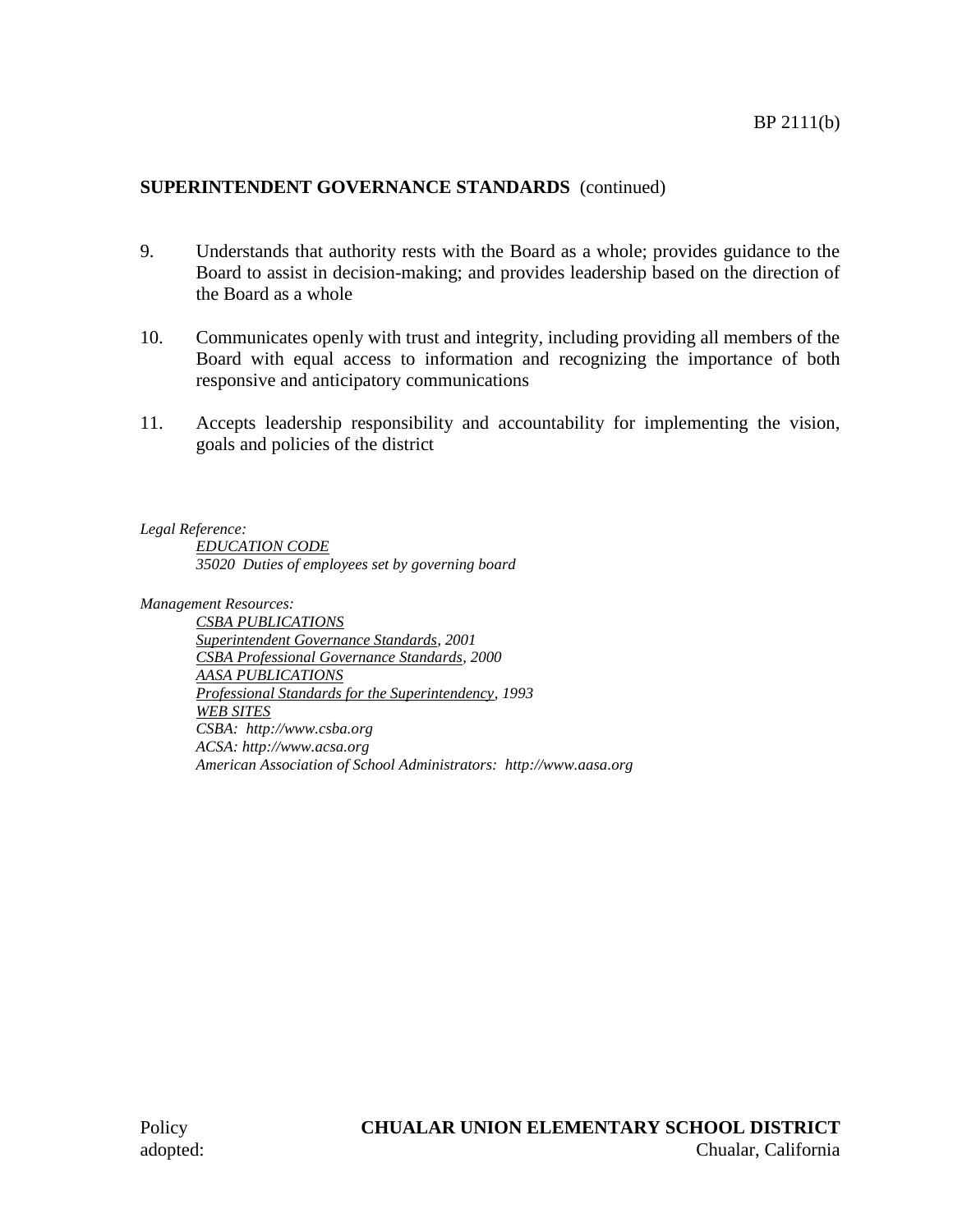### **SUPERINTENDENT RECRUITMENT AND SELECTION**

The Board of Trustees recognizes that it has a direct responsibility to select and employ the Superintendent/Principal. Whenever it becomes necessary for the Board to fill a vacancy in the position of Superintendent/Principal, the Board shall work diligently to employ a person whose management and leadership abilities are most closely aligned with district needs.

*(cf. 2000 - Concepts and Roles) (cf. 2110 - Superintendent Responsibilities and Duties) (cf. 2111 - Superintendent Governance Standards) (cf. 9000 - Role of the Board)*

The Board shall establish and implement a search and selection process that includes consideration of:

1. The district's current and long-term needs, including a review of the district's vision and goals

*(cf. 0000 - Vision (cf. 0100 - Philosophy) (cf. 0200 - Goals for the School District)*

- 2. The desired characteristics of a new Superintendent/Principal, including professional experience, educational qualifications, leadership characteristics, philosophy of education, and other management, technical, interpersonal and conceptual skills, as well as the priorities the Board wants to place on different abilities, traits and levels of knowledge
- 3. The scope of the search, including whether to promote from within the district or broaden the search to include both internal and external candidates and, if external candidates will be considered, whether to conduct a statewide or nationwide search
- 4. The salary range and benefits to be offered
- 5. Basic elements to be included in the Superintendent's contract
- 6. Whether to hire a professional adviser to facilitate the process
- 7. How and when to involve the community in certain phases of the selection process

*(cf. 1000 - Concepts and Roles) (cf. 1220 - Citizen Advisory Committees)*

- 8. The best methods for advertising the vacancy and recruiting qualified candidates
- 9. The process for screening applications and determining how the screener(s) will be selected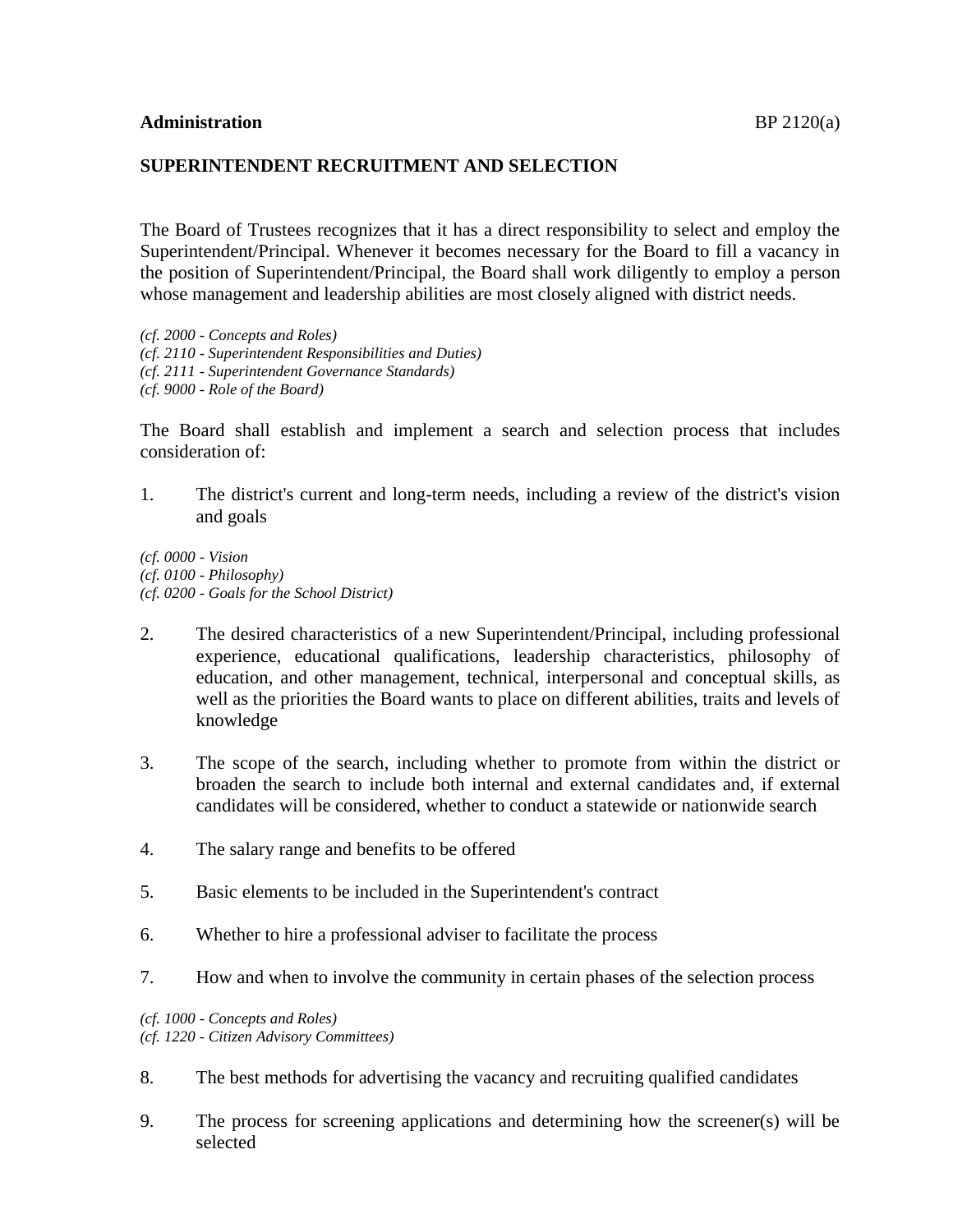### BP 2120(b)

# **SUPERINTENDENT RECRUITMENT AND SELECTION** (continued)

- 10. Interview questions, processes, and participants
- 11. How and when candidates' qualifications will be verified through reference checks
- *(cf. 4112.5/4312.5 - Criminal Record Check)*
- 12. Other actions necessary to ensure a fair selection process and a smooth transition to new leadership

Even if a professional adviser is used to facilitate the process, the Board shall retain the right and responsibility to oversee the process and to review all applications if desired.

The Board shall select candidates to be interviewed based on recommendations of the screener(s) and the Board's own assessment of how candidates meet the criteria established by the Board.

The Board shall interview preliminary and final candidates in closed session and determine the most likely match for the district. (Government Code 54957)

The selected candidate shall hold both a valid school administration certificate and a valid teacher's certificate. The Board may waive any credential requirement, but shall not employ a person whose credential has been revoked by the Commission on Teacher Credentialing pursuant to Education Code 44421-44427. (Education Code 35028, 35029, 35029.1)

Before offering the position to the selected candidate or making any announcements, Board members may visit that candidate's current district, as appropriate, to obtain verification of his/her qualifications.

The Board shall deliberate in closed session to affirm the selection of the candidate and shall report the selection in open session. (Government Code 54957)

*(cf. 2121 - Superintendent's Contract) (cf. 9321 - Closed Session Purposes and Agendas) (cf. 9321.1 - Closed Session Actions and Reports)*

The Board shall conduct these proceedings in accordance with legal and ethical obligations regarding confidentiality and equal opportunity.

- *(cf. 4030 - Nondiscrimination in Employment)*
- *(cf. 4031 - Complaints Concerning Discrimination in Employment)*
- *(cf. 4032 - Reasonable Accommodation)*
- *(cf. 4111.2/4211.2/4311.2 - Legal Status Requirement)*
- *(cf. 9011 - Disclosure of Confidential/Privileged Information)*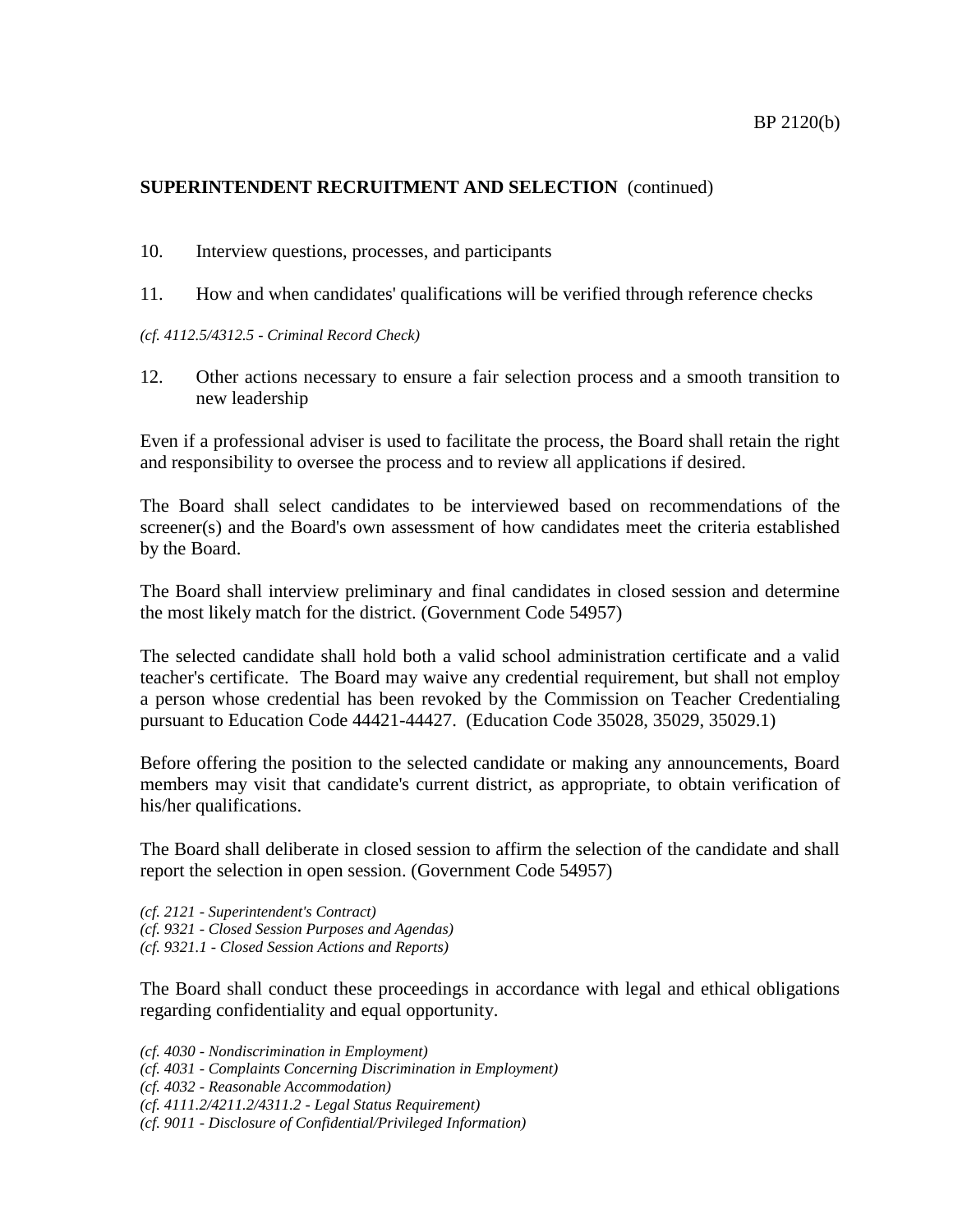### **SUPERINTENDENT RECRUITMENT AND SELECTION** (continued)

As necessary, the Board may appoint an interim superintendent to manage the district during the selection process.

*Legal Reference: EDUCATION CODE 220 Prohibition of discrimination 35026 Employment of superintendent by board 35028 Certification 35029-35029.1 Waiver of credential requirement 35031 Term of employment 44420-44440 Revocation and suspension of certification documents GOVERNMENT CODE 11135 Unlawful discrimination 12900-12996 California Fair Employment and Housing Act 53260-53264 Employment contracts 54954 Time and place of regular meetings 54957 Closed session personnel matters 54957.1 Closed session, public report of action taken CODE OF REGULATIONS, TITLE 2 7287.6 Terms, conditions and privileges of employment UNITED STATES CODE, TITLE 29 794 Section 504 of the Vocational Education Rehabilitation Act of 1973 UNITED STATES CODE, TITLE 42 2000d-2000d-7 Title VI, Civil Rights Act of 1964 2000e-2000e-17 Title VII, Civil Rights Act of 1964 as amended 2000h-2000h-6 Title IX, 1972 Education Act Amendments 12101-12213 Americans with Disabilities Act CODE OF FEDERAL REGULATIONS, TITLE 28 35.101-35.190 Americans with Disabilities Act CODE OF FEDERAL REGULATIONS, TITLE 34 100.6 Compliance information 106.9 Dissemination of nondiscrimination policy*

#### *Management Resources:*

*CSBA PUBLICATIONS Maximizing School Board Governance: Superintendent Selection and Employment WEB SITES CSBA: http://www.csba.org ACSA: http://www.acsa.org Equal Employment Opportunity Commission: http://www.eeoc.gov Office of Civil Rights: http://www.ed.gov/offices/OCR Department of Fair Employment and Housing: http://www.dfeh.ca.gov*

### Policy **CHUALAR UNION ELEMENTARY SCHOOL DISTRICT** adopted: Chualar, California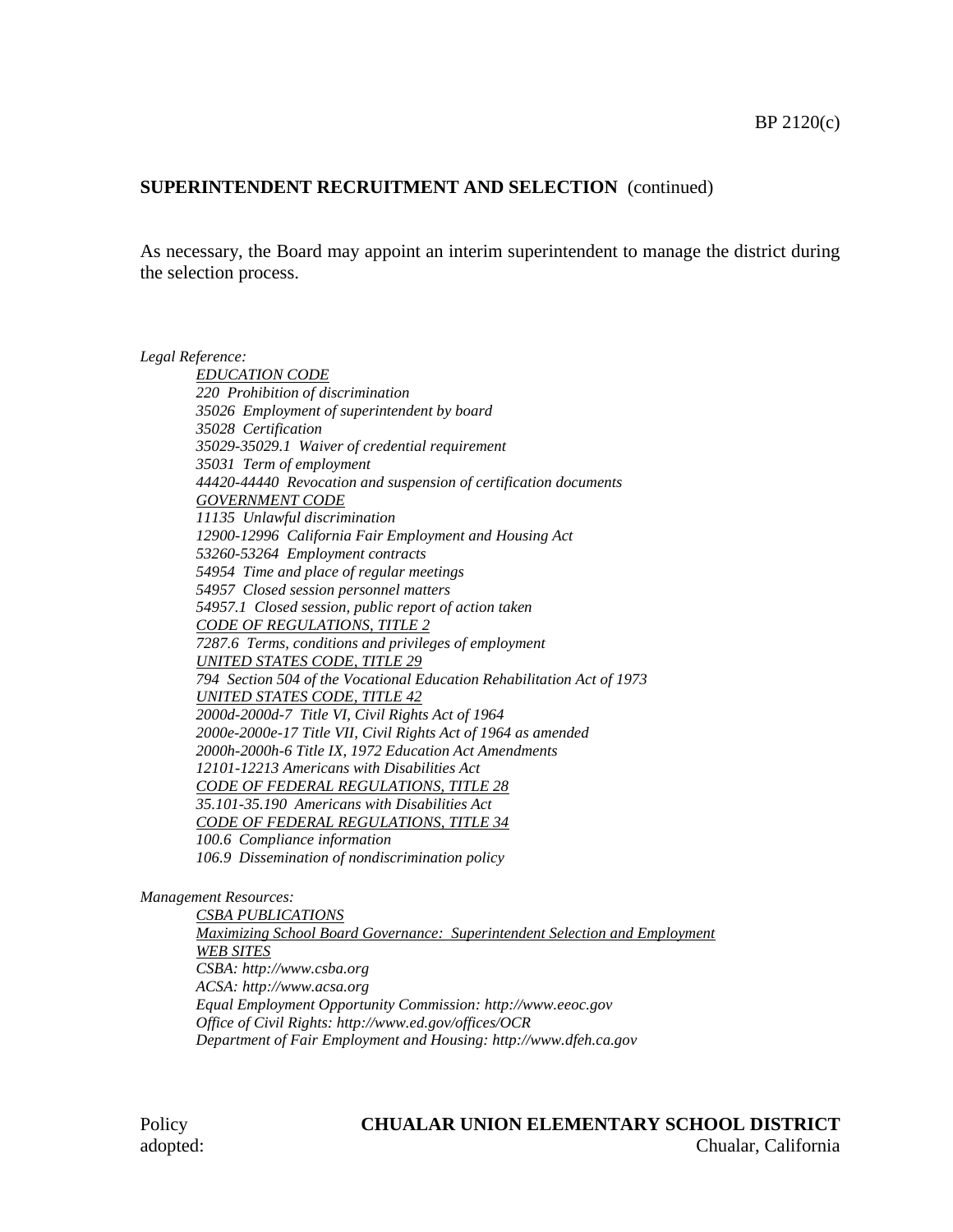# **SUPERINTENDENT'S CONTRACT**

In approving employment contracts with the Superintendent/Principal, the Board of Trustees wishes to encourage the Superintendent/Principal's long-term commitment to the district and community while carefully considering the financial and legal implications of the contract in order to protect the district from any potentially adverse obligations.

*(cf. 2120 - Superintendent Recruitment and Selection) (cf. 4312.1 - Contracts) (cf. 9000 - Role of the Board)*

The Board shall designate a representative to negotiate with the Superintendent/Principal on its behalf and shall consult legal counsel to draft the contract document.

The Board shall deliberate in closed session about the terms of the contract. (Government Code 54957)

*(cf. 9321 - Closed Session Purposes and Agendas) (cf. 9321.1 - Closed Session Actions and Reports)*

Terms of the contract shall remain confidential until the ratification process commences.

*(cf. 9011 - Disclosure of Confidential/Privileged Information)*

The Board shall ratify the Superintendent/Principal's contract in an open meeting, which shall be reflected in the Board's minutes. Copies of the contract shall be available to the public upon request. (Government Code 53262)

*(cf. 3580 - District Records)*

The contract shall include, but not be limited to, provisions for salary and benefits, annual evaluations, term of the contract, and conditions for termination of the contract. The contract should also include general responsibilities and duties of the Superintendent/Principal.

*(cf. 2110 - Superintendent Responsibilities and Duties)*

The term of the contract shall be for no more than four years. (Education Code 35031)

During the term of the contract, the Board may reemploy the Superintendent/Principal on those terms and conditions mutually agreed upon by the Board and Superintendent/Principal. (Education Code 35031)

The Superintendent/Principal's contract shall be extended only by Board action and subsequent to a satisfactory evaluation of the Superintendent/Principal's performance.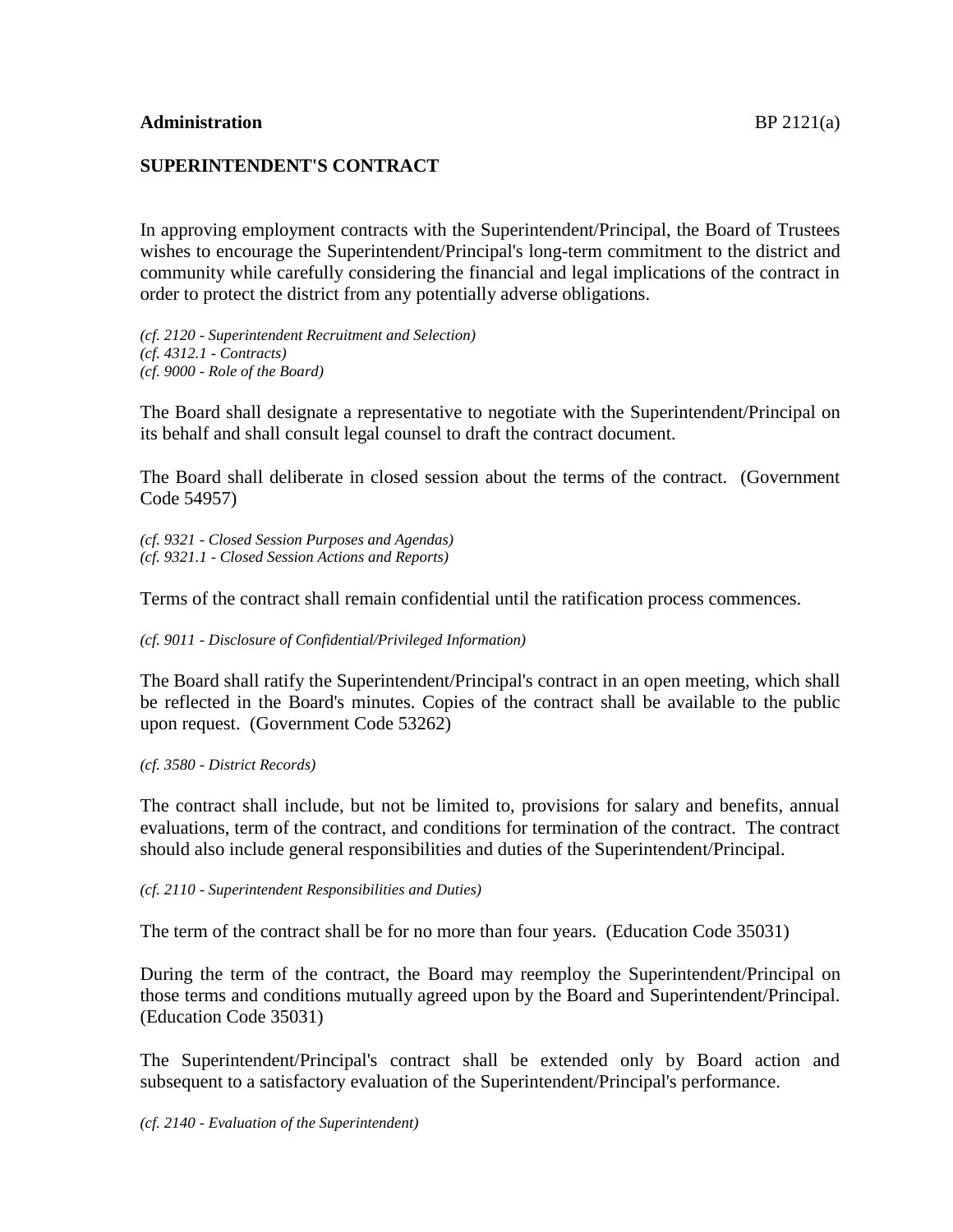### **SUPERINTENDENT'S CONTRACT** (continued)

In the event that the Board determines not to reemploy the Superintendent/Principal, the Board shall provide written notice to the Superintendent/Principal at least 45 days in advance of the expiration of the term of the contract. (Education Code 35031)

The Superintendent's contract shall include a provision specifying the maximum cash settlement that the Superintendent/Principal may receive upon termination of the contract. However, if the unexpired term of the contract is greater than 18 months, the maximum cash settlement shall be no more than the Superintendent's monthly salary multiplied by 18. The cash settlement shall not include any noncash items other than health benefits, which may be continued for the unexpired term of the contract up to 18 months or until the Superintendent/Principal finds other employment, whichever occurs first. (Government Code 53260, 53261)

#### *(cf. 4117.5/4217.5/4317.5 - Termination Agreements)*

If the Board terminates the Superintendent's contract upon its belief and subsequent confirmation pursuant to an independent audit that the Superintendent/Principal has engaged in fraud, misappropriation of funds, or other illegal practices, the maximum settlement shall be within the limits prescribed by law, as determined by an administrative law judge. (Government Code 53260)

*Legal Reference:*

*EDUCATION CODE 35031 Term of employment 41325-41329.3 Conditions of emergency apportionment GOVERNMENT CODE 53260-53264 Employment contracts 54954 Time and place of regular meetings 54957 Closed session personnel matters 54957.1 Closed session, public report of action taken*

*Management Resources:*

*CSBA PUBLICATIONS Maximizing School Board Governance: Superintendent Selection and Employment, 2004 WEB SITES CSBA, Single District Governance Services: http://www.csba.org Association of California School Administrators: http://www.acsa.org*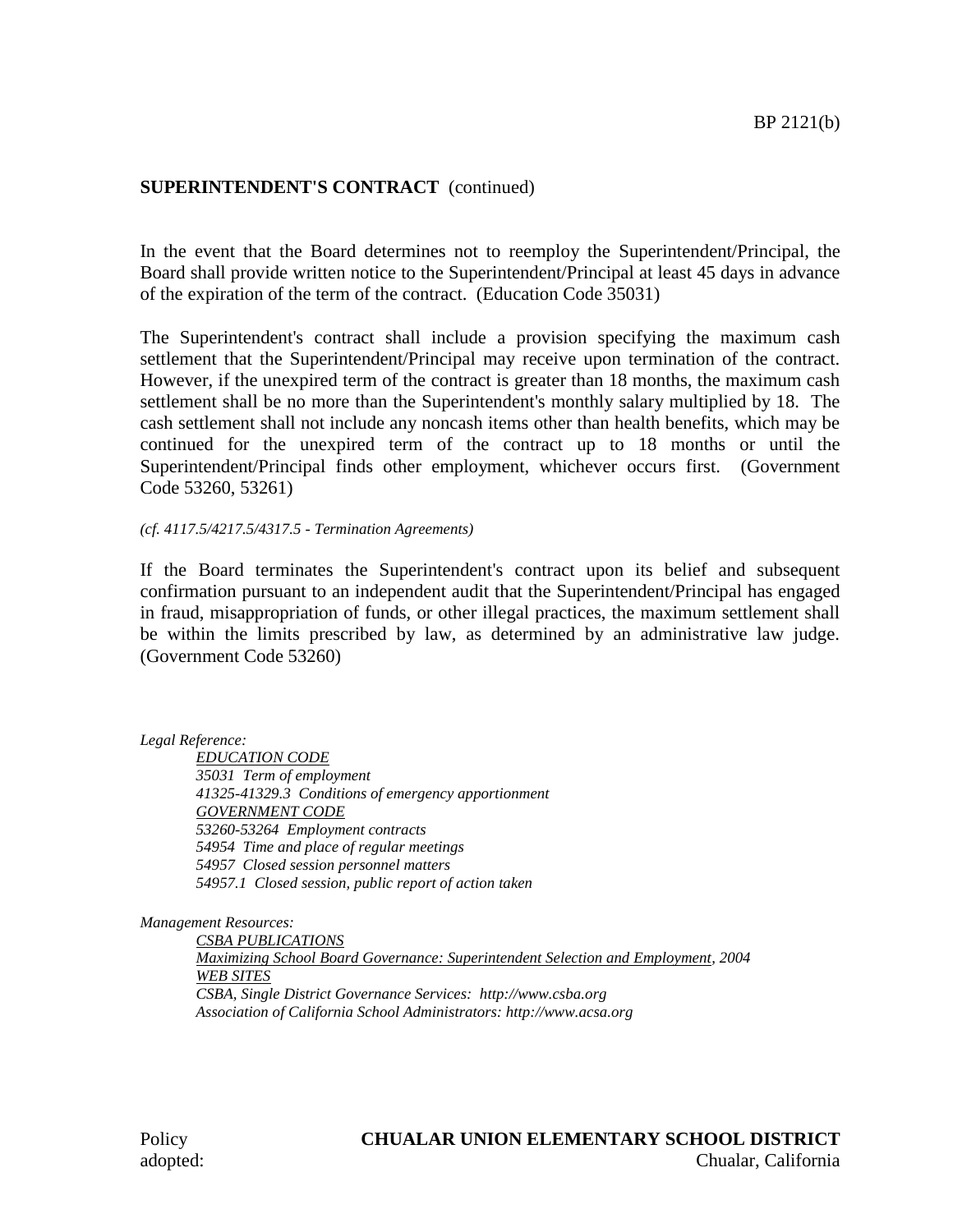#### **EVALUATION OF THE SUPERINTENDENT**

The Board of Trustees recognizes that, in order to effectively fulfill its responsibilities for setting direction, ensuring accountability, and providing community leadership for the district, it must adopt measures for holding the Superintendent/Principal accountable. At a minimum, the Board shall annually conduct a formal evaluation of the Superintendent's performance to assess his/her effectiveness in leading the district toward established goals. In addition, the evaluation process may include opportunities during the year for review of the Superintendent's progress toward meeting the goals. The evaluation shall be in accordance with the provisions of the Superintendent's contract and any applicable Board policy.

*(cf. 0000 - Vision) (cf. 2121 - Superintendent's Contract) (cf. 9000 - Role of the Board) (cf. 9005 - Governance Standards)*

Evaluation criteria shall be agreed upon by the Board and Superintendent/Principal prior to the evaluation and shall include, but not be limited to, district goals and success indicators; educational, management, and community leadership skills; and the Superintendent's professional relationship with the Board.

*(cf. 2110 - Superintendent Responsibilities and Duties) (cf. 2111 - Superintendent Governance Standards)*

The Board and Superintendent/Principal shall jointly determine the evaluation method(s) and schedule that will best serve the district and the structure and format of the instrument to be used.

Prior to the evaluation, the Superintendent/Principal shall provide to the Board for its review a report of progress toward district goals, the Superintendent's self-appraisal of accomplishments and performance, and a statement of actions taken to address any Board recommendation from the previous evaluation.

Each Board member shall independently evaluate the Superintendent's performance. Based on these individual evaluations, the Board president shall produce a document that summarizes the individual evaluations. The Board shall then take action on this document and present it to the Superintendent/Principal for his/her response.

The evaluation shall provide commendations in areas of strength and achievement, provide recommendations for improving effectiveness in areas of concern and unsatisfactory performance, and serve as a basis for making decisions about salary increase and/or contract extension.

The Board shall meet in closed session with the Superintendent/Principal to discuss the evaluation. (Government Code 54957)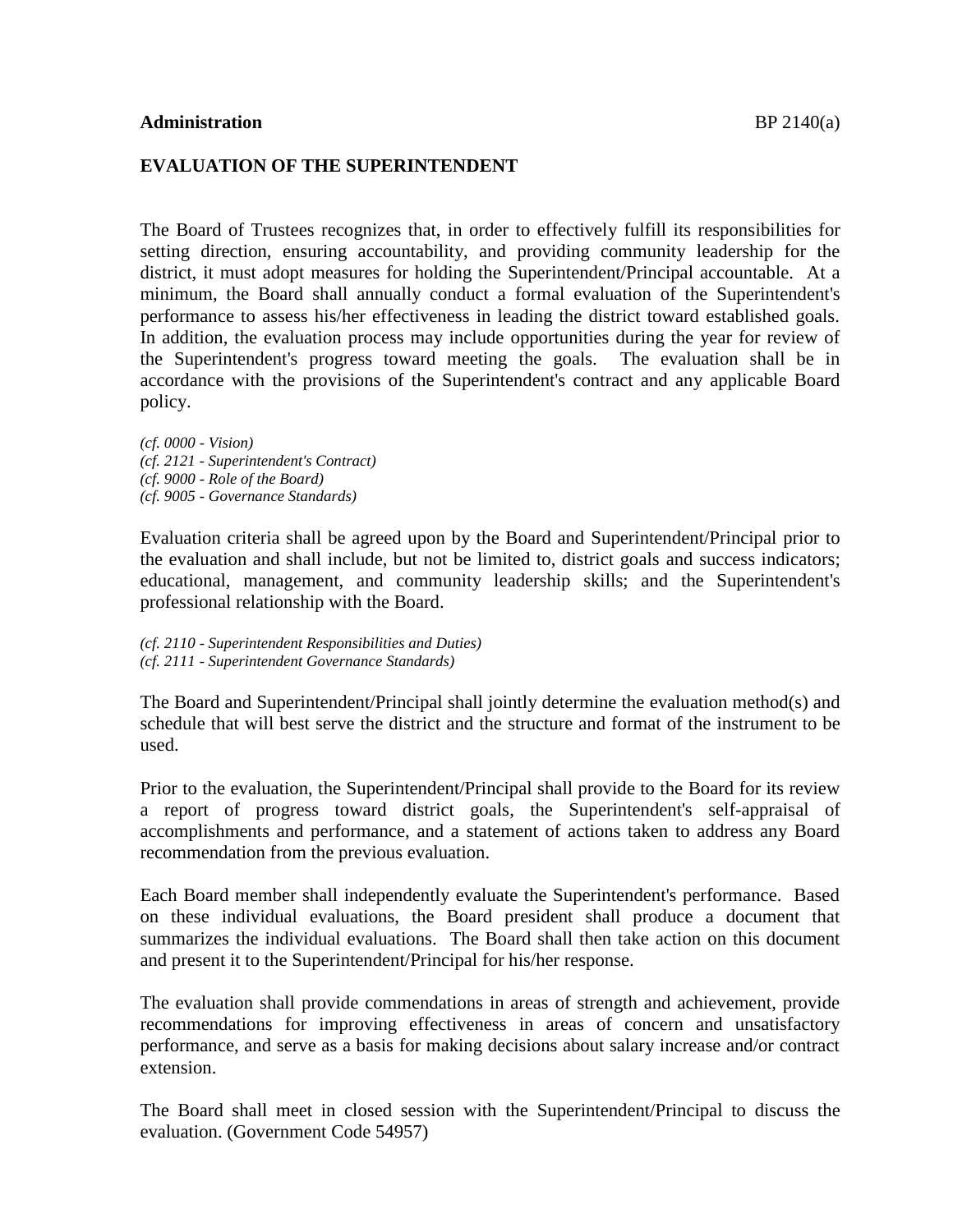# **EVALUATION OF THE SUPERINTENDENT** (continued)

*(cf. 9321 - Closed Session Purposes and Agendas) (cf. 9321.1 - Closed Session Actions and Reports)*

The Superintendent/Principal shall have an opportunity to ask questions, respond verbally and in writing to the evaluation, and present additional evidence of his/her performance or district progress.

After the Board and Superintendent/Principal have discussed the evaluation, the Board president and Superintendent/Principal shall sign the evaluation and it shall be placed in the Superintendent's personnel file.

*(cf. 4112.6/4212.6/4312.6 - Personnel Files)*

At the open session after the Superintendent's evaluation or at a subsequent meeting, the Board and Superintendent/Principal shall jointly identify performance goals for the next year.

*(cf. 9400 - Board Self-Evaluation)*

*Legal Reference:*

*GOVERNMENT CODE 53262 Employment contracts, superintendent 54957 Closed session, personnel matters COURT DECISIONS Duval v. Board of Trustees, (2001) 93 Cal.App.4th 902*

*Management Resources:*

*CSBA PUBLICATIONS Maximizing School Board Governance: Superintendent Evaluation, 2006 WEB SITES CSBA: http://www.csba.org Association of California School Administrators: http://www.acsa.org*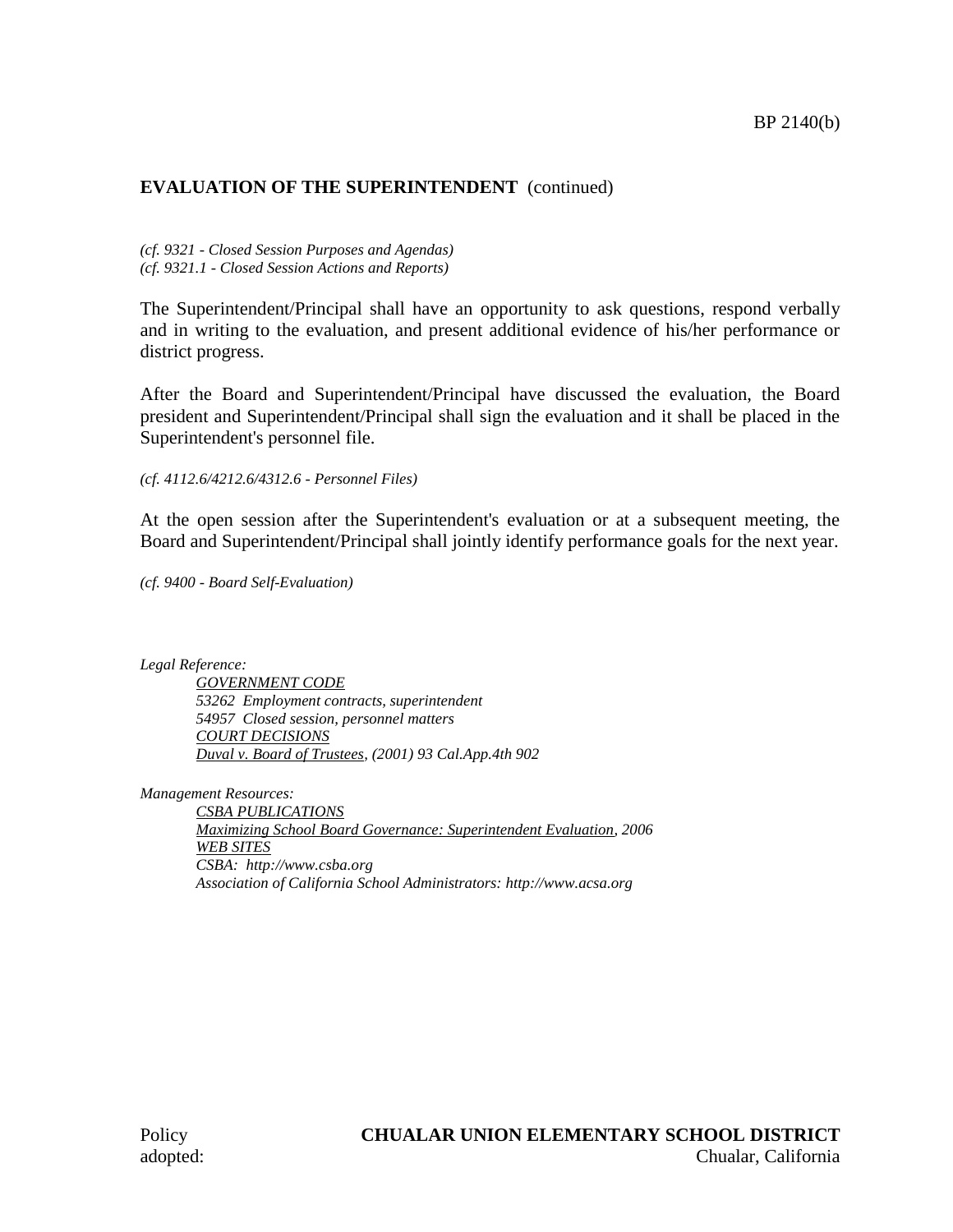### **ADMINISTRATIVE DISCRETION REGARDING BOARD POLICY**

Through the adoption of written policies, the Board of Trustees conveys its expectations for actions that will be taken in the district, clarifies roles and responsibilities of the Board and Superintendent/Principal, and communicates Board philosophy and direction. However, the Board recognizes that, at times, issues may arise in the operation of the district school that are not addressed in Board policy or administrative regulation. When resolution of such issues necessitates immediate action, the Superintendent/Principal or designee shall have the authority to act on behalf of the district.

*(cf. 2110 - Superintendent Responsibilities and Duties) (cf. 9000 - Role of the Board) (cf. 9310 - Board Policies)*

If the matter involves a policy decision where controversy is foreseeable, or a matter that has a significant impact on student learning or safety, the Superintendent/Principal or designee shall notify the Board as soon as practicable after its occurrence. The Board president and the Superintendent/Principal shall schedule a review of the action at the next regular Board meeting. If the action indicates the need for additions or revisions to Board policies, the Superintendent/Principal or designee shall make the necessary recommendations to the Board.

#### *(cf. 9322 - Agenda/Meeting Materials)*

#### **Tier 3 Categorical Flexibility**

The Board has determined that it is in the best interest of the district to utilize the categorical program flexibility authorized by Education Code 42605. In accordance with Education Code 42605, for the 2008-09 through 2012-13 fiscal years, the Superintendent/Principal may suspend statutory or regulatory program and funding requirements for Tier 3 categorical programs reflected in any of the district's Board policies, administrative regulations, bylaws, or exhibits to the extent that such suspension does not affect the terms of any existing district contract or bargaining agreement. He/she may also suspend any such language reflected in any district procedure, rule, plan, or employee or student handbook. As necessary, the Superintendent/Principal or designee shall consult with other staff, district legal counsel, and/or the chief business official regarding the district's exercise of this flexibility.

The Superintendent/Principal or designee shall regularly report to the Board regarding how the district is exercising the flexibility and whether the desired results are being achieved.

*(cf. 0420 - School Plans/Site Councils)*

- *(cf. 0420.1 - School-Based Program Coordination)*
- *(cf. 0520.1 - High Priority Schools Grant Program)*
- *(cf. 1220 - Citizen Advisory Committees)*
- *(cf. 1312.4 - Williams Uniform Complaint Procedures)*
- *(cf. 3110 - Transfer of Funds)*
- *(cf. 3111 - Deferred Maintenance Funds)*
- *(cf. 4111 - Recruitment and Selection)*
- *(cf. 4112.2 - Certification)*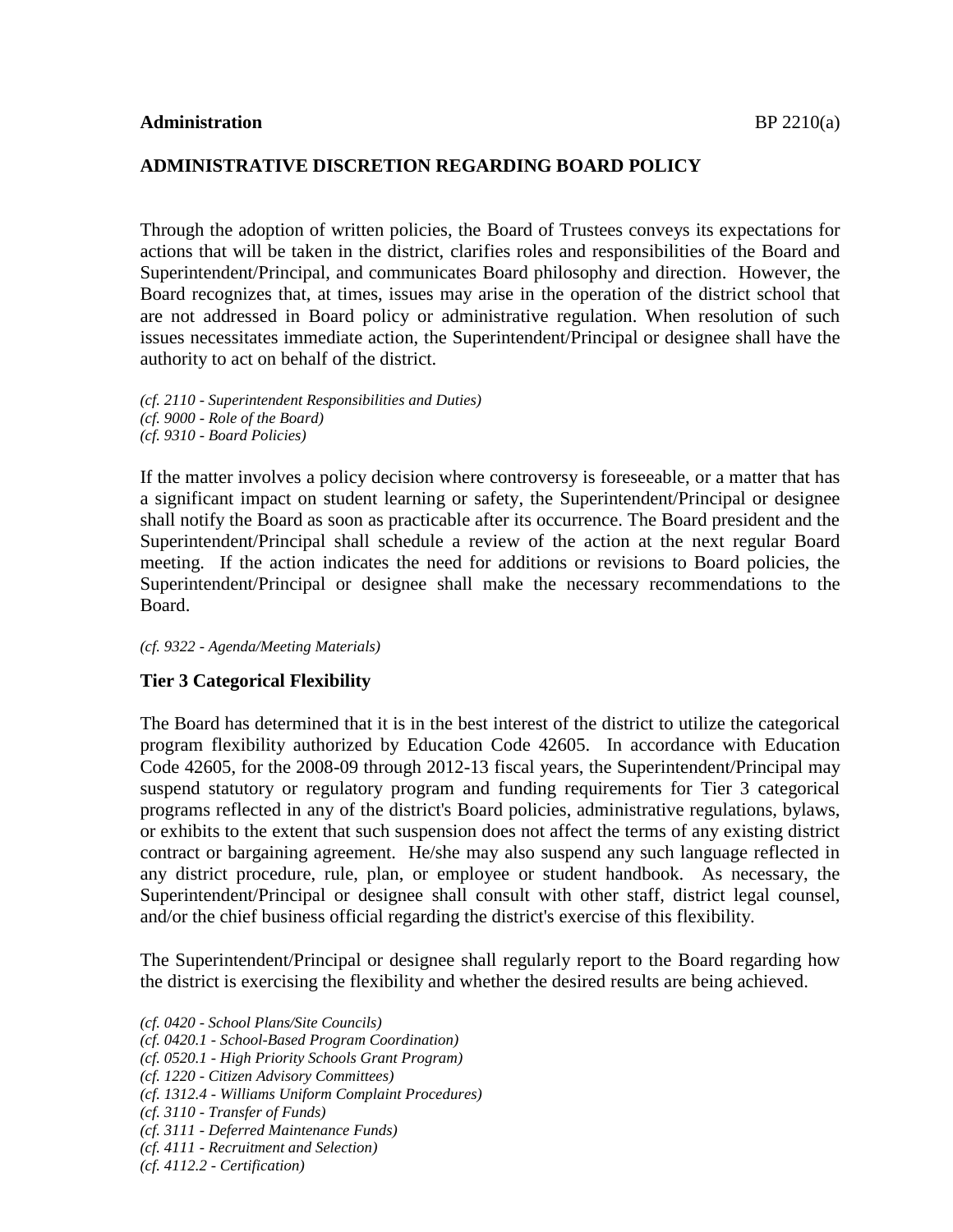#### **ADMINISTRATIVE DISCRETION REGARDING BOARD POLICY** (continued)

*(cf. 4112.21 - Interns)*

*(cf. 4113 - Assignment)*

*(cf. 4117.14/4317.14 - Postretirement Employment)*

*(cf. 4131 - Staff Development)*

*(cf. 4131.1 - Beginning Teacher Support/Induction)*

*(cf. 4138 - Mentor Teachers)*

*(cf. 4139 - Peer Assistance and Review)*

*(cf. 4231 - Staff Development)*

*(cf. 4331 - Staff Development)*

*(cf. 5123 - Promotion/Acceleration/Retention)*

*(cf. 5136 - Gangs)*

*(cf. 5141.32 - Health Screening for School Entry)*

*(cf. 5145.6 - Parental Notifications)*

*(cf. 5146 - Married/Pregnant/Parenting Students)*

*(cf. 5147 - Dropout Prevention)*

*(cf. 5148.1 - Childcare Services for Parenting Students)*

*(cf. 5149 - At-Risk Students)*

*(cf. 6111 - School Calendar)*

*(cf. 6141.5 - Advanced Placement)*

*(cf. 6142.6 - Visual and Performing Arts Education)*

*(cf. 6142.91 - Reading/Language Arts Instruction)*

*(cf. 6142.94 - History-Social Science Instruction)*

*(cf. 6146.1 - High School Graduation Requirements)*

*(cf. 6151 - Class Size)*

*(cf. 6161.1 - Selection and Evaluation of Instructional Materials)*

*(cf. 6162.52 - High School Exit Examination)*

*(cf. 6163.1 - Library Media Centers)*

*(cf. 6164.2 - Guidance/Counseling Services)*

*(cf. 6172 - Gifted and Talented Student Program)*

*(cf. 6176 - Weekend/Saturday Classes)*

*(cf. 6177 - Summer School)*

*(cf. 6178 - Career Technical Education)*

*(cf. 6178.2 - Regional Occupational Center/Program)*

*(cf. 6179 - Supplemental Instruction)*

*(cf. 6184 - Continuation Education)*

*(cf. 6185 - Community Day School)*

*(cf. 6200 - Adult Education)*

*(cf. 7214 - General Obligation Bonds)*

*(cf. 9323.2 - Actions by the Board)*

*Legal Reference: (see next page)*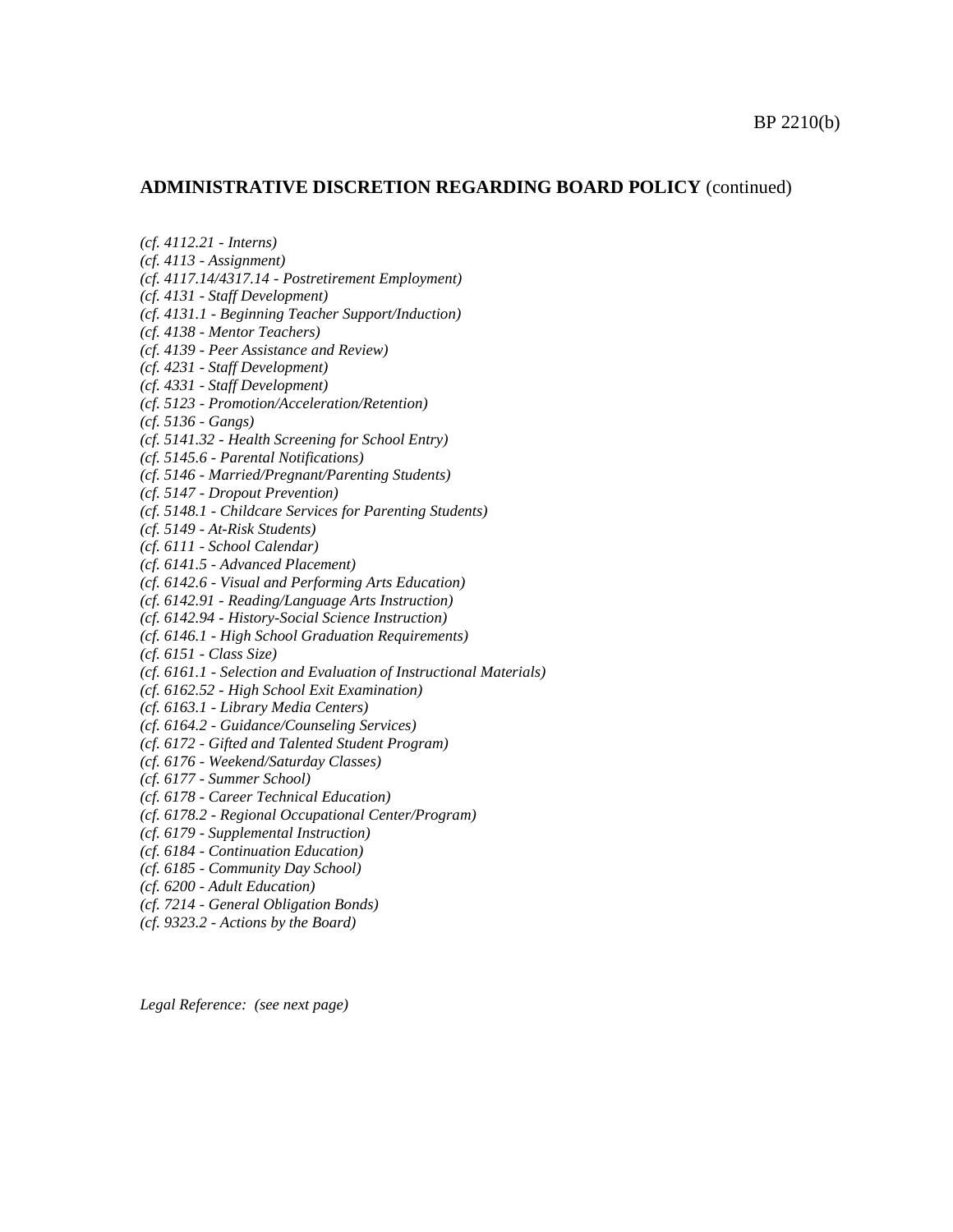### **ADMINISTRATIVE DISCRETION REGARDING BOARD POLICY** (continued)

*Legal Reference:*

*EDUCATION CODE 35010 Control of district, prescription and enforcement of rules 35035 Powers and duties of superintendent 35160 Authority of governing boards 35160.5 Annual review of school district policies 35163 Official actions, minutes and journal 42605 Tier 3 categorical flexibility*

*Management Resources:*

*CSBA PUBLICATIONS Policy Implications of Categorical Program Flexibility, Policy Advisory, November 2009 Flexibility Provisions in the 2008 and 2009 State Budget: Policy Considerations for Governance Teams, Budget Advisory, March 2009 CALIFORNIA DEPARTMENT OF EDUCATION CORRESPONDENCE Fiscal Issues Relating to Budget Reductions and Flexibility Provisions, April 2009 WEB SITES CSBA: http://www.csba.org California Department of Education: http://www.cde.ca.gov* (6/87 7/01) 11/09